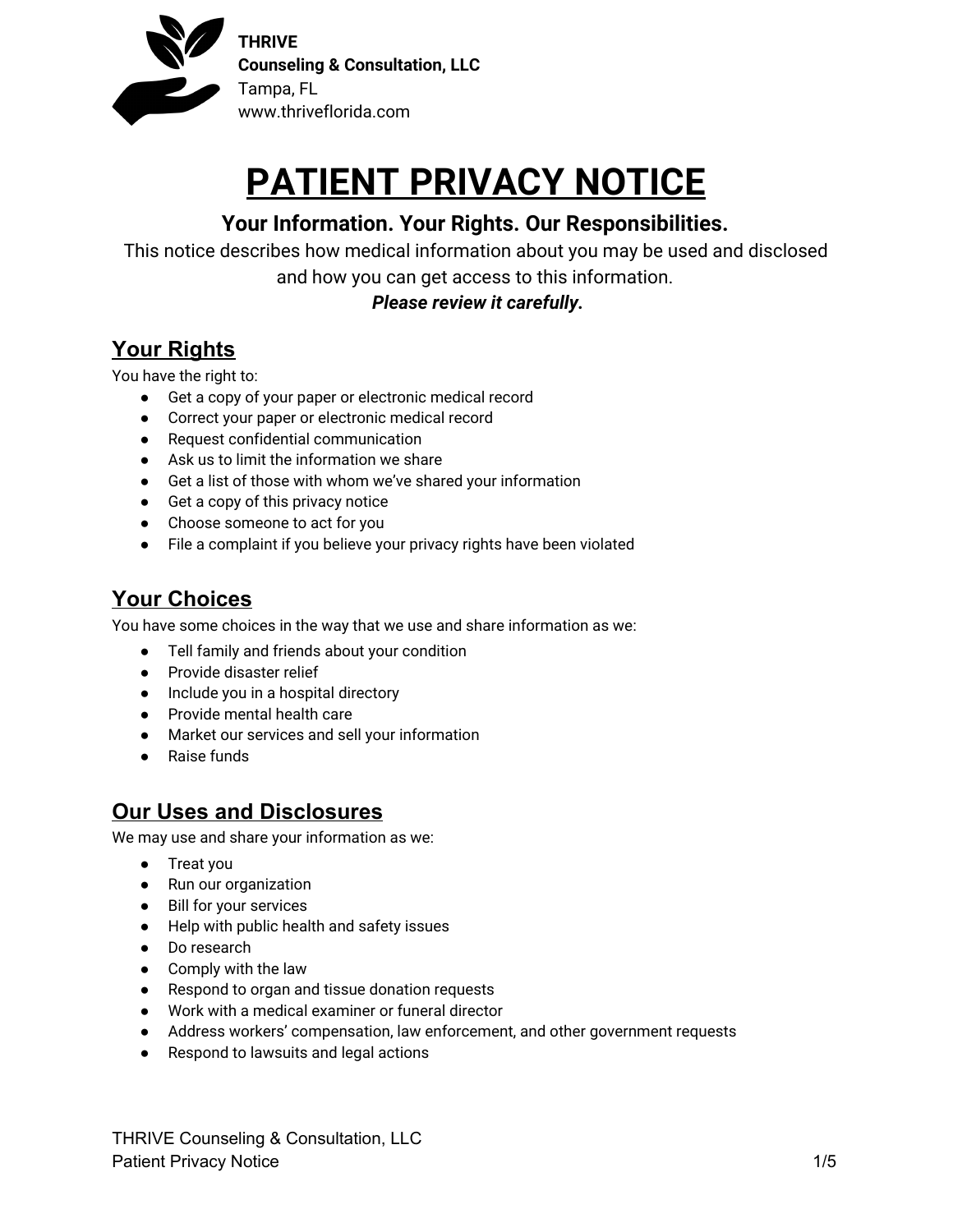

**THRIVE Counseling & Consultation, LLC** Tampa, FL www.thriveflorida.com

# **Your Rights**

When it comes to your health information, you have certain rights. This section explains your rights and some of our responsibilities to help you.

#### **Get an electronic or paper copy of your medical record**

- You can ask to see or get an electronic or paper copy of your medical record and other health information we have about you. Ask us how to do this.
- We will provide a copy or a summary of your health information, usually within 30 days of your request. We may charge a reasonable, cost-based fee.

#### **Ask us to correct your medical record**

- You can ask us to correct health information about you that you think is incorrect or incomplete. Ask us how to do this.
- We may say "no" to your request, but we'll tell you why in writing within 60 days.

#### **Request confidential communications**

- You can ask us to contact you in a specific way (for example, home or office phone) or to send mail to a different address.
- We will say "yes" to all reasonable requests.

#### **Ask us to limit what we use or share**

- You can ask us not to use or share certain health information for treatment, payment, or our operations. We are not required to agree to your request, and we may say "no" if it would affect your care.
- If you pay for a service or health care item out-of-pocket in full, you can ask us not to share that information for the purpose of payment or our operations with your health insurer. We will say "yes" unless a law requires us to share that information.

#### **Get a list of those with whom we've shared information**

- You can ask for a list (accounting) of the times we've shared your health information for six years prior to the date you ask, who we shared it with, and why.
- We will include all the disclosures except for those about treatment, payment, and health care operations, and certain other disclosures (such as any you asked us to make). We'll provide one accounting a year for free but will charge a reasonable, cost-based fee if you ask for another one within 12 months.

#### **Get a copy of this privacy notice**

You can ask for a paper copy of this notice at any time, even if you have agreed to receive the notice electronically. We will provide you with a paper copy promptly.

#### **Choose someone to act for you**

- If you have given someone medical power of attorney or if someone is your legal guardian, that person can exercise your rights and make choices about your health information.
- We will make sure the person has this authority and can act for you before we take any action.

#### **File a complaint if you feel your rights are violated**

- You can complain if you feel we have violated your rights by contacting us using the information on page 1.
- You can file a complaint with the U.S. Department of Health and Human Services Office for Civil Rights by sending a letter to 200 Independence Avenue, S.W., Washington, D.C. 20201, calling 1-877-696-6775, or visiting www.hhs.gov/ocr/privacy/hipaa/complaints/.
- We will not retaliate against you for filing a complaint.

THRIVE Counseling & Consultation, LLC Patient Privacy Notice 2/5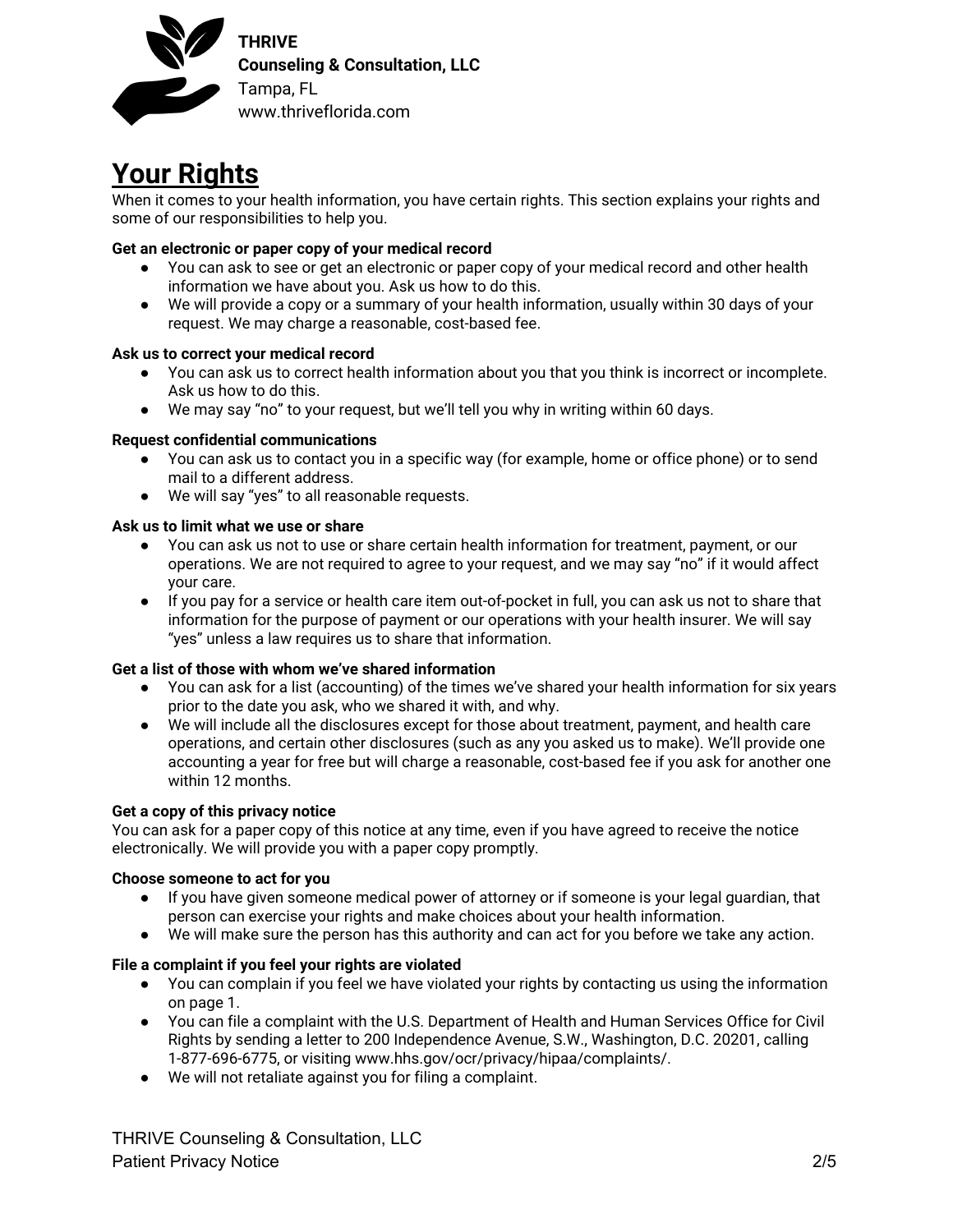

# **Your Choices**

For certain health information, you can tell us your choices about what we share. If you have a clear preference for how we share your information in the situations described below, talk to us. Tell us what you want us to do, and we will follow your instructions.

#### **In these cases, you have both the right and choice to tell us to:**

- Share information with your family, close friends, or others involved in your care
- Share information in a disaster relief situation
- Include your information in a hospital directory

*If you are not able to tell us your preference, for example if you are unconscious, we may go ahead and share your information if we believe it is in your best interest. We may also share your information when needed to lessen a serious and imminent threat to health or safety.*

#### **In these cases we never share your information unless you give us written permission:**

- Marketing purposes
- Sale of your information
- Most sharing of psychotherapy notes

#### **In the case of fundraising:**

We may contact you for fundraising efforts, but you can tell us not to contact you again.

## **Our Uses and Disclosures**

We typically use or share your health information in the following ways.

#### **Treat you**

We can use your health information and share it with other professionals who are treating you. *Example: A doctor treating you for an injury asks another doctor about your overall health condition.*

#### **Run our organization**

We can use and share your health information to run our practice, improve your care, and contact you when necessary.

*Example: We use health information about you to manage your treatment and services.*

#### **Bill for your services**

We can use and share your health information to bill and get payment from health plans or other entities. Example: We give information about you to your health insurance plan so it will pay for your services.

#### **How else can we use or share your health information?**

We are allowed or required to share your information in other ways – usually in ways that contribute to the public good, such as public health and research. We have to meet many conditions in the law before we can share your information for these purposes.

For more information see: [www.hhs.gov/ocr/privacy/hipaa/understanding/consumers/index.html.](http://www.hhs.gov/ocr/privacy/hipaa/understanding/consumers/index.html)

THRIVE Counseling & Consultation, LLC Patient Privacy Notice 3/5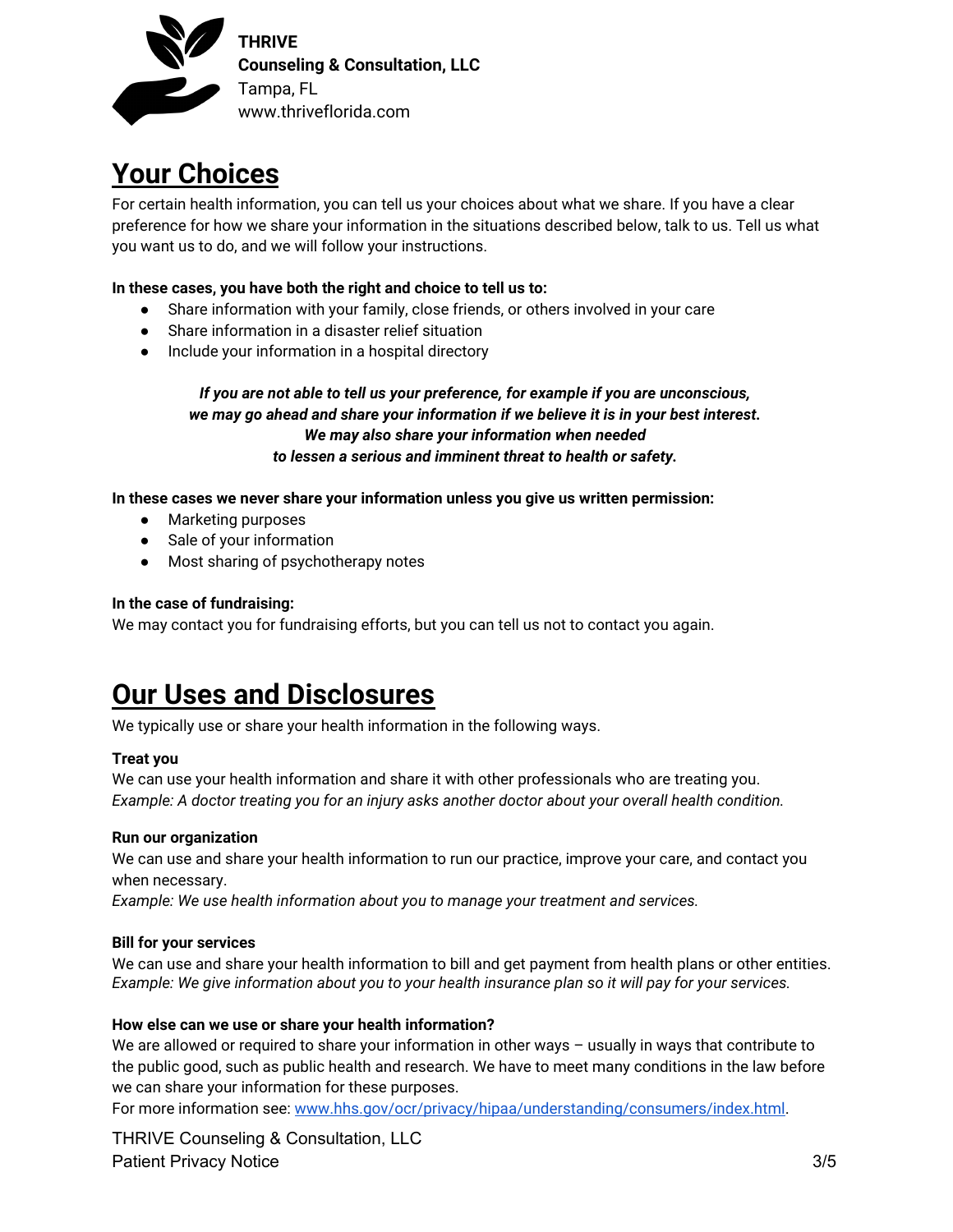

**THRIVE Counseling & Consultation, LLC** Tampa, FL www.thriveflorida.com

#### **Help with public health and safety issues**

We can share health information about you for certain situations such as:

- Preventing disease
- Helping with product recalls
- Reporting adverse reactions to medications
- Reporting suspected abuse, neglect, or domestic violence
- Preventing or reducing a serious threat to anyone's health or safety

#### **Do research**

We can use or share your information for health research.

#### **Comply with the law**

We will share information about you if state or federal laws require it, including with the Department of Health and Human Services if it wants to see that we're complying with federal privacy law.

#### **Work with a medical examiner or funeral director**

We can share health information with a coroner, medical examiner, or funeral director when an individual dies.

#### **Address workers' compensation, law enforcement, and other government requests**

We can use or share health information about you:

- For workers' compensation claims
- For law enforcement purposes or with a law enforcement official
- With health oversight agencies for activities authorized by law
- For special government functions such as military, national security, and presidential protective services

#### **Respond to lawsuits and legal actions**

We can share health information about you in response to a court or administrative order, or in response to a subpoena.

### **Our Responsibilities**

- We are required by law to maintain the privacy and security of your protected health information.
- We will let you know promptly if a breach occurs that may have compromised the privacy or security of your information.
- We must follow the duties and privacy practices described in this notice and give you a copy of it.
- We will not use or share your information other than as described here unless you tell us we can in writing. If you tell us we can, you may change your mind at any time. Let us know in writing if you change your mind.
- For more information see: **[www.hhs.gov/ocr/privacy/hipaa/understanding/consumers/noticepp.html.](http://www.hhs.gov/ocr/privacy/hipaa/understanding/consumers/noticepp.html)**